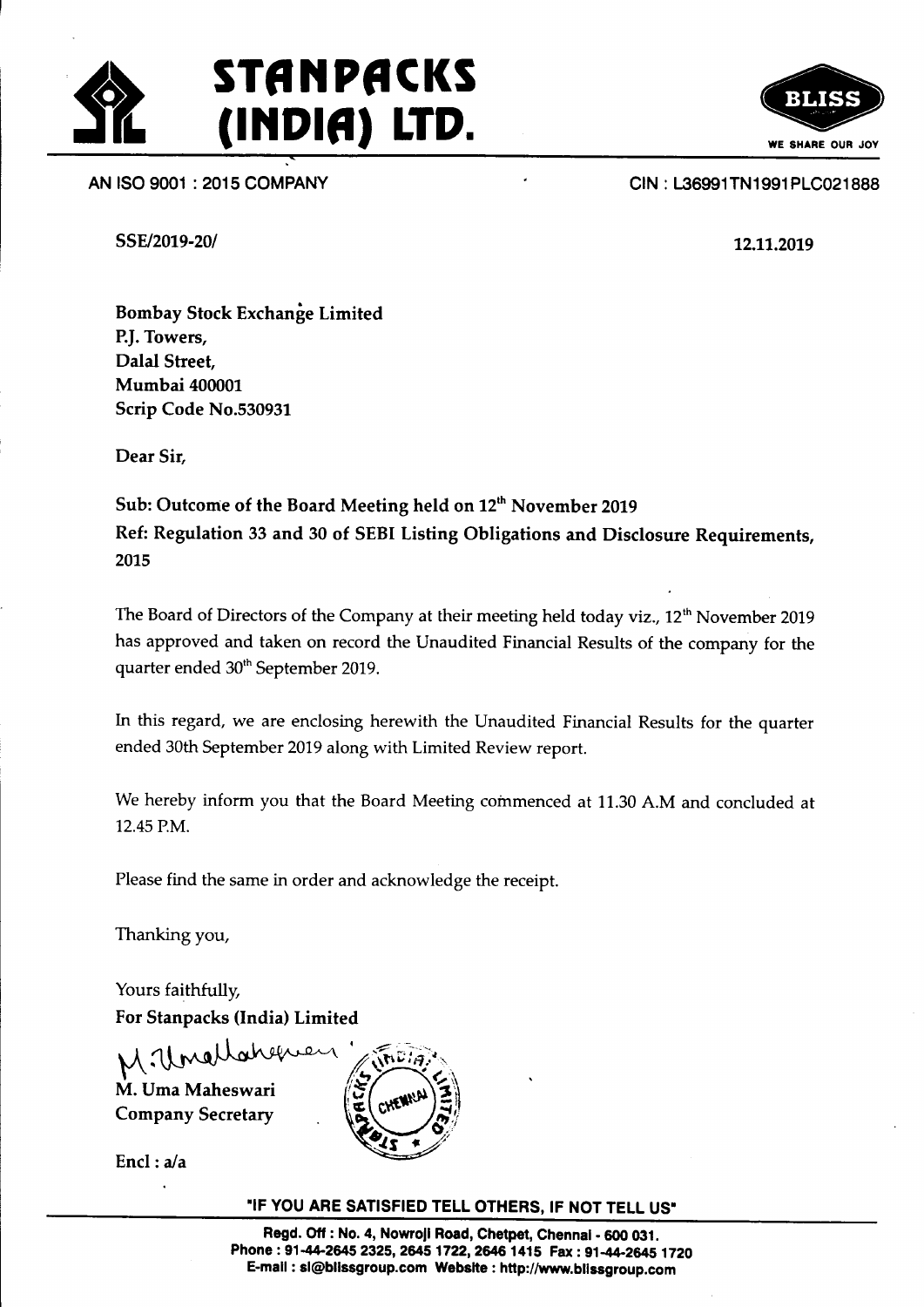#### **Stanpacks (India) Limited**

|  |  |  | CIN - L36991TN1991PLC021888 |
|--|--|--|-----------------------------|
|--|--|--|-----------------------------|

Regd Office: New No. 4, "S.K. Enclave" Nowroji Road, Chetpet, Chennai - 600031

Telephone No. 044-2645 1722; Fax:044-26451720; email id:info@blissgroup.com; Website - www.blissgroup.com

No service de

| Statement of Unaudited Financial Results for the quarter ended 30th September 2019 |                                                             |               |                           |                 |                 |                   |                 |
|------------------------------------------------------------------------------------|-------------------------------------------------------------|---------------|---------------------------|-----------------|-----------------|-------------------|-----------------|
| S۱                                                                                 | <b>Particulars</b>                                          | Quarter Ended |                           | Period Ended    |                 |                   |                 |
| No                                                                                 |                                                             | 30/09/2019    | 30/06/2019                | 30/09/2018      | 30/09/2019      | 30/09/2018        | 31/03/2019      |
|                                                                                    |                                                             |               | (Un-Audited) (Un-Audited) | দে-<br>Audited) | (Un-Audited)    | (Un-Audited)      | Audited         |
| 1                                                                                  | Revenue From Operations                                     | 724.55        | 655.59                    | 832.39          | 1,497.41        | 1,928.19          | 3,658.39        |
| п                                                                                  | Other Income                                                | 0.36          | 10.73                     | 0.83            | 11.09           | 9.63              | 15.03           |
| ш                                                                                  | Total Income (I+II)                                         | 724.91        | 666.32                    | 833.22          | 1,508.50        | 1,937.82          | 3,673.43        |
| IV                                                                                 | <b>Expenses</b>                                             |               |                           |                 |                 |                   |                 |
|                                                                                    | (a) Cost of materials consumed                              | 397.26        | 478.61                    | 603.16          | 899.74          | 1,243.63          | 2,193.90        |
|                                                                                    | (b) Purchases of Stock-in-Trade                             |               |                           |                 |                 |                   |                 |
|                                                                                    | (c) Changes in inventories of finished                      |               |                           |                 |                 |                   |                 |
|                                                                                    | goods, Stock-in-Trade and work-in-progress                  | (16.35)       | (22.02)                   | (64.38)         | (38.37)         |                   |                 |
|                                                                                    |                                                             | 61.63         | 63.06                     | 65.77           |                 | (54.18)<br>129.14 | 4.01            |
|                                                                                    | (d) Employee benefits expense                               | 48.05         | 44.19                     | 44.89           | 124.70<br>92.24 |                   | 259.11          |
|                                                                                    | (e) Finance costs                                           | 14.55         | 14.36                     | 16.11           | 28.91           | 95.32             | 183.78          |
|                                                                                    | (f) Depreciation and amortization expense                   | 226.97        | 85.19                     | 166.55          | 405.56          | 31.95<br>485.38   | 62.25<br>944.41 |
|                                                                                    | (g) Other expenses                                          | 732.11        | 663.39                    | 832.10          |                 |                   |                 |
|                                                                                    | Total expenses (IV)                                         |               |                           |                 | 1,512.77        | 1,931.25          | 3,647.46        |
| v                                                                                  | Profit/(loss) before exceptional items and<br>tax (III-IV)  |               | 2.93                      |                 |                 |                   |                 |
| ٧I                                                                                 |                                                             | (7.21)        |                           | 1.12            | (4.27)          | 6.58              | 25.97           |
|                                                                                    | <b>Exceptional Items</b>                                    |               | 2.93                      |                 |                 |                   |                 |
|                                                                                    | VII Profit/(loss) before tax (V-VI)                         | (7.21)        |                           | 1.12            | (4.27)          | 6.58              | 25.97           |
|                                                                                    | VIII Tax expense:                                           |               |                           |                 |                 |                   |                 |
|                                                                                    | (1) Current tax                                             |               |                           |                 |                 |                   |                 |
|                                                                                    | (2) Deferred tax                                            |               |                           |                 |                 |                   | 12.21           |
| IX.                                                                                | Profit (Loss) for the period after tax                      | (7.21)        | 2.93                      | 1.12            |                 |                   |                 |
|                                                                                    | (VII-VIII)                                                  |               |                           |                 | (4.27)          | 6.58              | 13.76           |
|                                                                                    | Other Comprehensive Income - Items that                     |               |                           |                 |                 |                   |                 |
|                                                                                    | will not be reclassified subsequently to                    |               |                           |                 |                 |                   |                 |
| x.                                                                                 | profit or loss                                              |               |                           |                 |                 |                   | 0.36            |
|                                                                                    | Total Comprehensive Income for the                          |               |                           |                 |                 |                   |                 |
|                                                                                    | period (IX+X) (Comprising Profit (Loss)                     |               |                           |                 |                 |                   |                 |
|                                                                                    | and Other Comprehensive Income for the                      |               |                           |                 |                 |                   |                 |
| <b>XI</b>                                                                          | period)                                                     | (7.21)        | 2.93                      | 1.12            | (4.27)          | 6.58              | 13.40           |
| XII                                                                                | Paid up equity share capital (face value of                 | 609.60        | 609.60                    | 609.60          | 609.60          | 609.60            | 609.60          |
|                                                                                    | Rs. 10 each)<br>Earnings per equity share (Basic & Diluted) |               |                           |                 |                 |                   |                 |
| XII                                                                                |                                                             | (0.12)        | 0.05                      | 0.02            | (0.07)          | 0.11              | 0.23            |

#### Notes:

The above statement of Unaudited Financial Results have been reviewed by the Audit Committee and approved by the Board  $\mathbf{1}$ . of Directors at its meeting held on 12th November 2019

The Company had adopted the Indian Accounting Standards (Ind AS) from 1st April 2017 and these financial results have 2. been prepared in accordiance with the Companies (Indian Accounting Standards) Rules, 2015 (Ind AS) prescribed under section 133 of the Companies Act 2013 and other accounting principles generally accepted in India.

During the current quarter, the Company does not have more than one reportable segement. Accordingly, segmental  $\overline{\mathbf{3}}$ information is not required to be provided.

Previous period's figures have been regrouped or reclassified wherever necessary.  $\blacktriangle$ 

No investors' complaint was pending either at the beginning or at the end of the Quarter. Further no investor's complaint 5 has been received during the Quarter

The above financial results for the quarter ended 3oth September 2019 are available in the company swebsite 6 www.blissgroup.com and Bombay Stock Exchange website www.bseindia.com ,<br>half of for and on be the Board

**INDIA** 

Gopinath G

**Managing Director** 

Place : Chennai Date : 12th November 2019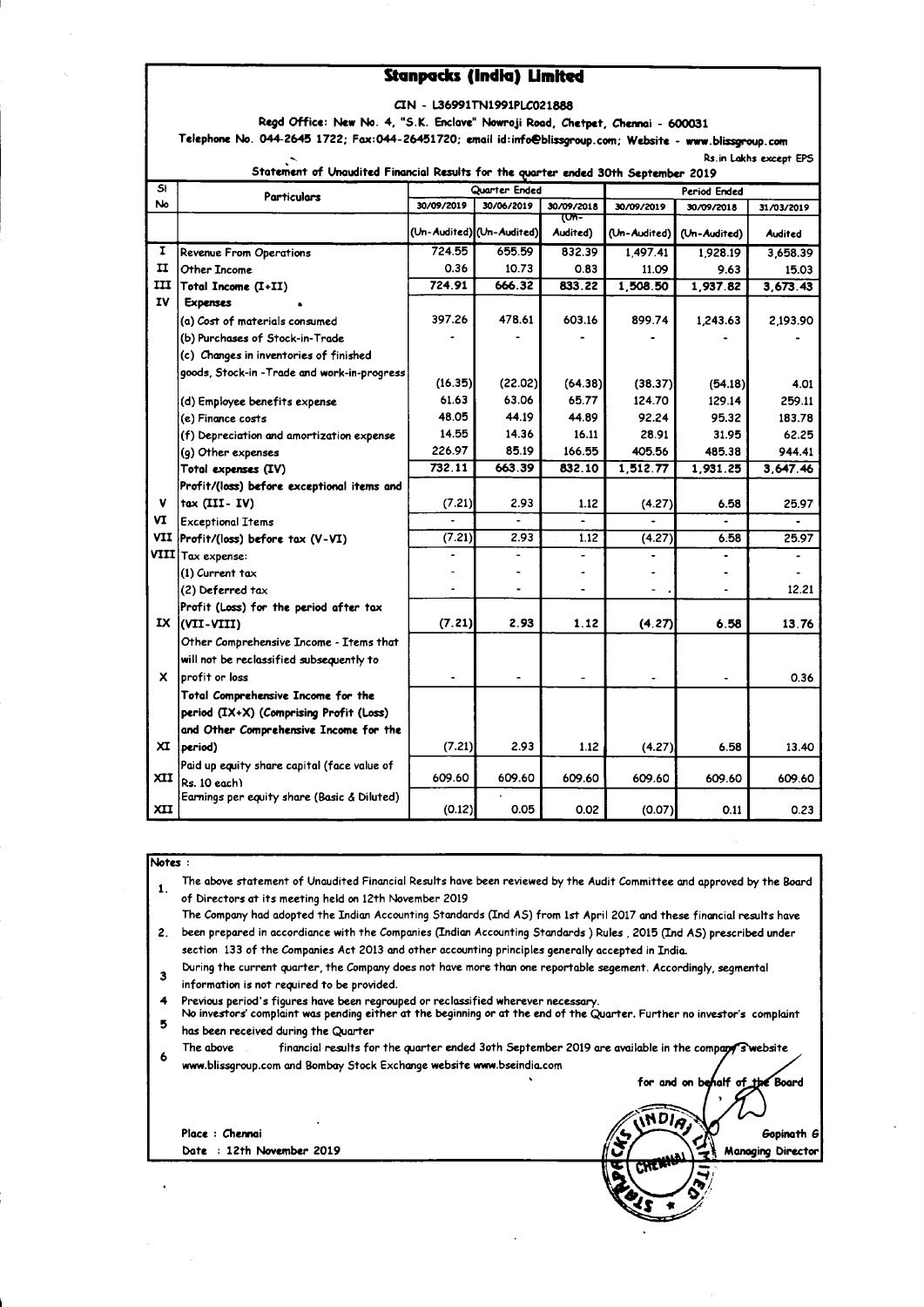| <b>Stanpacks India Limited</b><br><b>Statement of Assets &amp; Liabilities</b> |                                                                   |            |                  |  |  |
|--------------------------------------------------------------------------------|-------------------------------------------------------------------|------------|------------------|--|--|
|                                                                                |                                                                   |            | Rs. in Lakhs     |  |  |
|                                                                                | Particulars                                                       | As at      | As at            |  |  |
|                                                                                |                                                                   | 30.09.2019 | 31.03.2019       |  |  |
| A                                                                              | ASSETS                                                            |            |                  |  |  |
| 1                                                                              | Non-current assets                                                |            |                  |  |  |
|                                                                                | (a) Property, Plant & Equipment                                   | 279.73     |                  |  |  |
|                                                                                | (b) Intangible assets                                             |            | 300.58           |  |  |
|                                                                                |                                                                   |            |                  |  |  |
|                                                                                | (c) Capital work-in-progress<br>(d) Financial Assets              |            |                  |  |  |
|                                                                                |                                                                   |            |                  |  |  |
|                                                                                | (i) Loans                                                         |            |                  |  |  |
|                                                                                | (ii) Other financial assets                                       | 23.67      | 22.75            |  |  |
|                                                                                | (e) Deferred Tax Assets (Net)                                     | 34.01      | 34.01            |  |  |
|                                                                                | (f) Other non-current assets                                      | 90.94      | 95.71            |  |  |
|                                                                                | <b>Total Non-current assets</b>                                   | 428.36     | 453.05           |  |  |
|                                                                                |                                                                   |            |                  |  |  |
| $\overline{c}$                                                                 | Current assets                                                    |            |                  |  |  |
|                                                                                | (a) Inventories                                                   | 1,311.75   | 1.247.38         |  |  |
|                                                                                | (b) Financial Assets                                              |            |                  |  |  |
|                                                                                | (i) Investments                                                   |            |                  |  |  |
|                                                                                | (ii) Trade receivables                                            | 392.13     | 395.94           |  |  |
|                                                                                | (ii) Cash and cash equivalents                                    | 0.90       | 0.58             |  |  |
|                                                                                | (iii) Bank balance other than (ii) above                          | 18.78      | 18.78            |  |  |
|                                                                                | (iii) Loans                                                       |            |                  |  |  |
|                                                                                | (iv) Other financial assets<br>(d) Other current assets           | 1.67       |                  |  |  |
|                                                                                |                                                                   | 1,725.24   | 3.63<br>1,666.31 |  |  |
|                                                                                | Assets classified as held for sale<br><b>Total Current assets</b> | 1,725.24   | 1,666.31         |  |  |
|                                                                                | TOTAL ASSETS                                                      | 2,153.59   | 2,119.36         |  |  |
| в                                                                              | EQUITY AND LIABILITIES                                            |            |                  |  |  |
| 1                                                                              | Equity                                                            |            |                  |  |  |
|                                                                                |                                                                   | 609.60     |                  |  |  |
|                                                                                | (a) Equity Share capital                                          |            | 609.60           |  |  |
|                                                                                | (b) Other Equity                                                  | (328.77)   | (324.50)         |  |  |
|                                                                                | <b>Total Equity</b>                                               | 280.83     | 285.10           |  |  |
|                                                                                |                                                                   |            |                  |  |  |
|                                                                                | Liabilities                                                       |            |                  |  |  |
| $\overline{c}$                                                                 | Non-current liabilities                                           |            |                  |  |  |
|                                                                                | (a) Financial liabilities                                         |            |                  |  |  |
|                                                                                | (i) Borrowings                                                    | 621.69     | 698.88           |  |  |
|                                                                                | (ii) Others financial liabilities                                 |            |                  |  |  |
|                                                                                | (b) Provisions                                                    | 92.19      | 88.62            |  |  |
|                                                                                | (c) Other non-current liabilities                                 |            |                  |  |  |
|                                                                                | (c) Deferred tax Liability (net)                                  |            |                  |  |  |
|                                                                                | (d) Provisions                                                    |            |                  |  |  |
|                                                                                | <b>Total Non-current liabilities</b>                              | 713.88     | 787.50           |  |  |
| 3                                                                              | <b>Current liabilities</b>                                        |            |                  |  |  |
|                                                                                | (a) Financial liabilities                                         |            |                  |  |  |
|                                                                                | (i) Borrowings                                                    | 695.17     | 759.07           |  |  |
|                                                                                | (ii) Trade payables                                               | 360.65     | 182.39           |  |  |
|                                                                                | (iii) Others financial liabilities                                | 52.92      | 52.92            |  |  |
|                                                                                | (b) Other current liabilities                                     | 36.49      | 48.46            |  |  |
|                                                                                | (c) Provisions                                                    | 13.65      | 3.92             |  |  |
|                                                                                | Total current liabilities                                         | 1,158.88   | 1,046.76         |  |  |
|                                                                                | TOTAL EQUITY AND LIABILITIES                                      | 2,153.59   | 2,119.36         |  |  |
|                                                                                |                                                                   |            |                  |  |  |

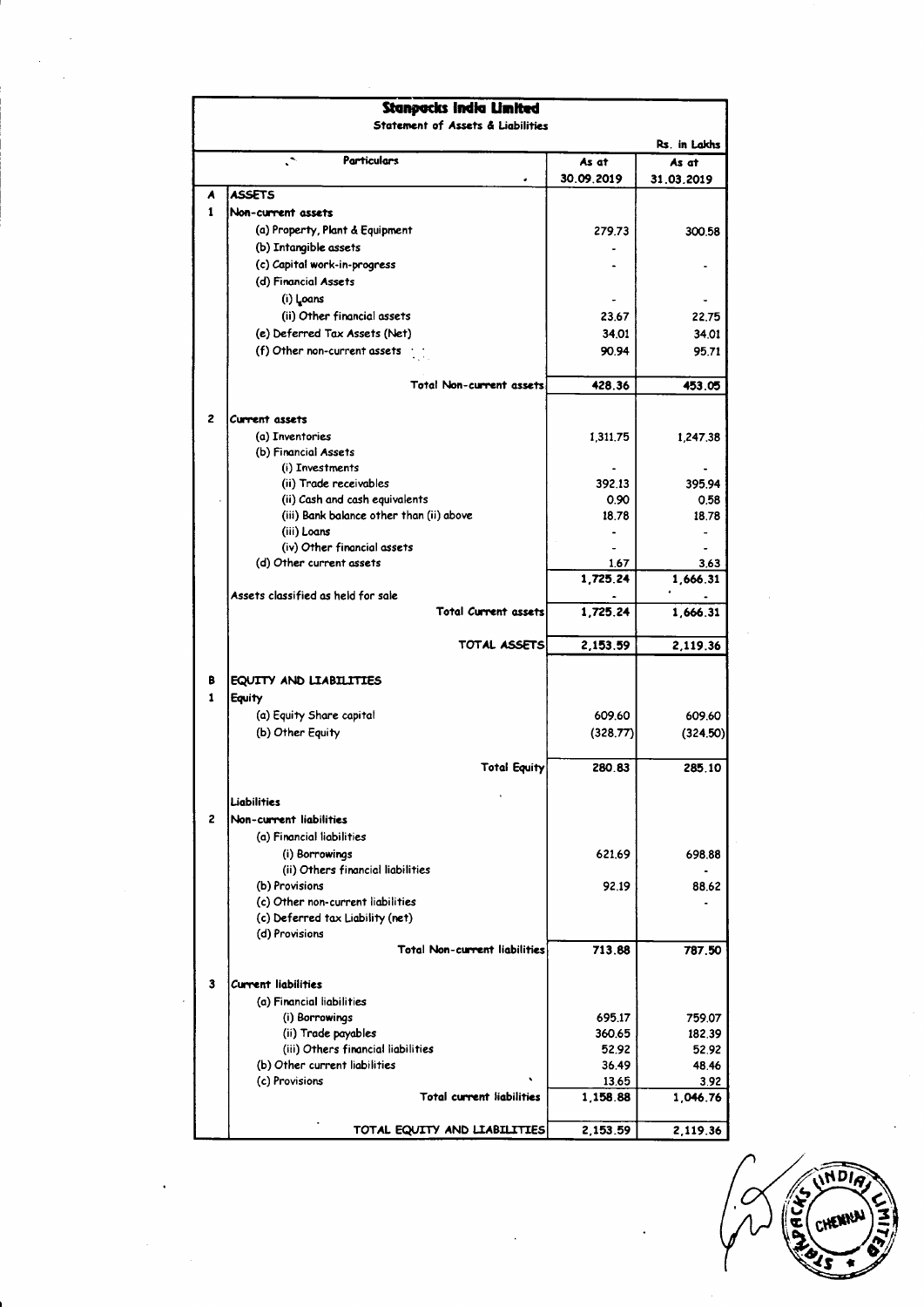# STANPACKS (INDIA) LIMITED

 $\mathcal{L}(\mathcal{A})$ 

## CASH FLOW STATEMENT

| SI No | Particulars                                            | 6 months Ended<br>30.09.2019 |          | 6 months Ended<br>30.09.2018 |          |
|-------|--------------------------------------------------------|------------------------------|----------|------------------------------|----------|
|       | A. Cash Flow from Operating Activities                 |                              |          |                              |          |
|       | Net Profit Before Tax and Extraordinary Ttems          |                              | (4.27)   |                              | 6.58     |
|       | Depreciation                                           | 28.91                        |          | 31.95                        |          |
|       | Loss on Sale of Fixed Assets                           |                              |          | 1.24                         |          |
|       | <b>Interest Income</b>                                 | (11.00)                      |          | (9.11)                       |          |
|       | <b>Finance Cost</b>                                    | 92.24                        |          | 95.32                        |          |
|       |                                                        |                              | 110.15   |                              | 119.41   |
|       | Operating Profit before Working Capital Changes        |                              | 105.88   |                              | 125.99   |
|       | Adjustment for                                         |                              |          |                              |          |
|       | <u>(Increase) / decrease in operating assets:</u>      |                              |          |                              |          |
|       | <b>Trade Receivables</b>                               | 3.81                         |          | 155.51                       |          |
|       | Current Loans and Advances                             | 1.96                         |          | 11.22                        |          |
|       | Non Current Loans and Advances                         | 3.84                         |          | 4.13                         |          |
|       | <b>Inventories</b>                                     | (64.37)                      |          | (45.43)                      |          |
|       | <u>Increase / (decrease) in operating liabilities:</u> |                              |          |                              |          |
|       | <b>Trade Payables</b>                                  | 178.26                       |          | 18.96                        |          |
|       | Long Term Provisions                                   | 3.57                         |          | 12.98                        |          |
|       | <b>Current Liabilies and Provisions</b>                | (2.24)                       |          | (23.04)                      |          |
|       |                                                        |                              | 124.83   |                              | 134.32   |
|       | Cash Generated from Operations                         |                              | 230.71   |                              | 260.30   |
|       | Less : Direct Tax Paid                                 |                              |          |                              |          |
|       | Net Cash from Operating Activities                     |                              | 230.71   |                              | 260.30   |
|       | B. Cash Flow from Investing Activities                 |                              |          |                              |          |
|       | Purchase of Fixed Assets                               |                              | (8.07)   |                              | (2.85)   |
|       | Sale of Fixed Assets                                   |                              |          |                              | 0.85     |
|       | <b>Interest Income</b>                                 |                              | 11.00    |                              | 9.11     |
|       | Net Cash used for Investing Activities                 |                              | 2.93     |                              | 7.11     |
|       | $Cn$ Cash flow from Financial Activities               |                              |          |                              |          |
|       | Repayment of Long Term Borrowings                      |                              | (77.19)  |                              | (134.16) |
|       | Repayment of Short Term Borrowings                     |                              | (63.89)  |                              | (37.32)  |
|       | Finance Cost                                           |                              | (92.24)  |                              | (95.32)  |
|       | Net Cash Used in Financing Activities                  |                              | (233.32) |                              | (266.81) |
|       | Net Increase increase in Cash & Cash equivalents       |                              |          |                              |          |
|       | $A+B+C$                                                |                              | 0.32     |                              | 0.60     |
|       | Opening Balance of Cash & Cash Equivalents             |                              | 19.36    |                              | 19.54    |
|       | Closing Balance of Cash & Cash Equivalents             |                              | 19.68    |                              | 20.15    |

 $\hat{\mathbf{v}}$ 

INDI **ACKS CHENY!** S